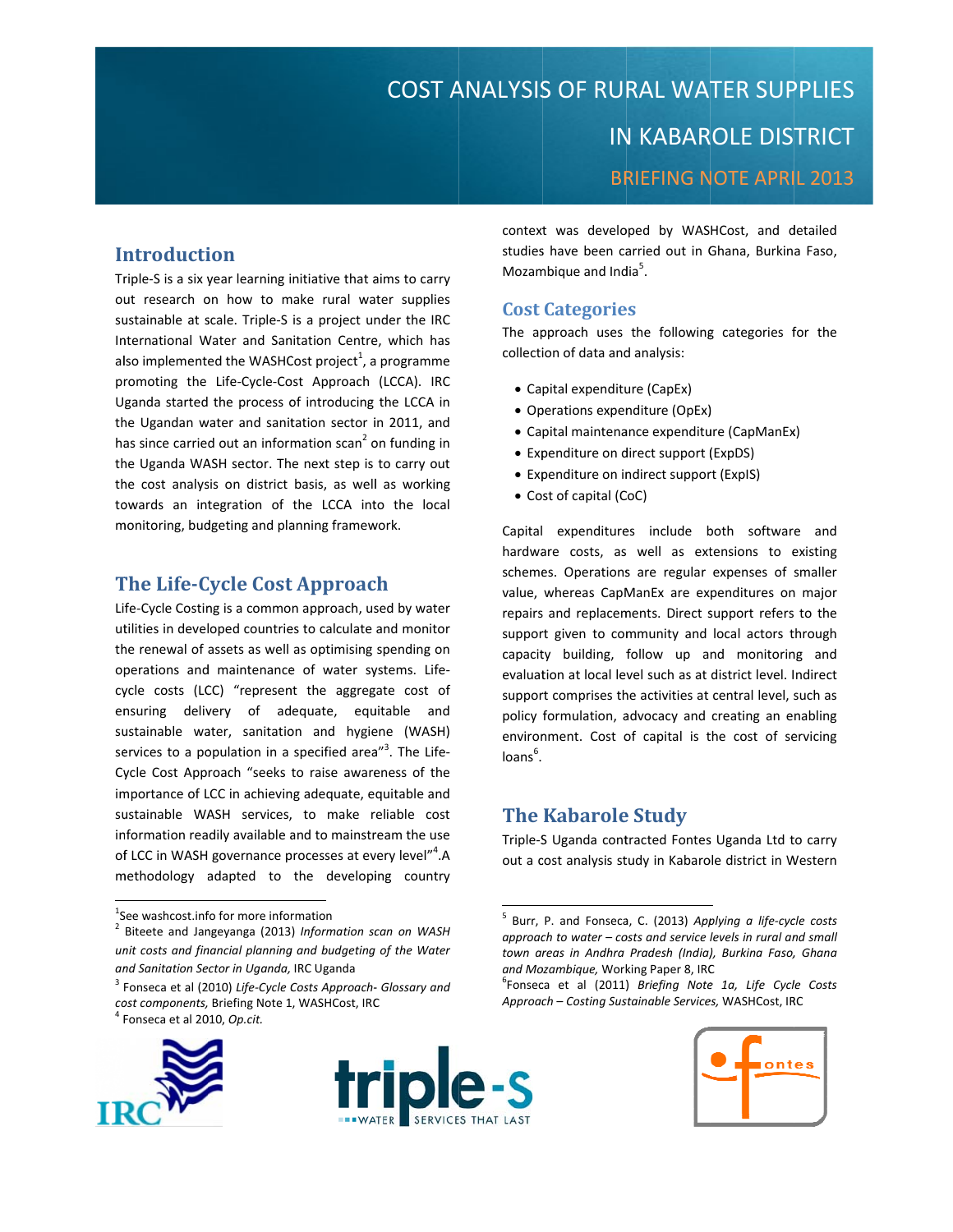Uganda. The study was carried out between February and May 2013.

### **Methodology**

The study covered the last three financial years (2009/10, 2010/11 and 2011/12), and considered both point rural water sources as well as piped schemes in rural growth centres. In total, the consultants collected data from two stakeholders at central level, and 17 stakeholders at district level through semi‐structured interviews and focus group discussions. Three sub‐ counties were visited (Buheesi, Hakibaale and Kasenda) and water sources of different technology types surveyed. In order to get an overview over the total district spending, an effort was made to talk to every stakeholder and capture every expense, and for community expenditures where records are difficult to obtain, informed estimates were made. The resulting study gives a relatively complete picture of all expenditures on rural water in Kabarole district over the last three years.

After the data collection, preliminary findings were discussed at a stakeholder workshop in Kabarole, in order to test assumptions and estimates as well as getting feed‐back from the participants. This briefing note is only a short summary of the findings of the study, and details on the methodology, assumptions, calculation methods and more findings can be found in the final report.

### **Findings**

The study used the official rural water coverage figure for Kabarole from the Sector Performance Reports<sup>7</sup>, which was 90% in 2009/10 and remained unchanged over the three years. For the number of water sources, the study relied on the latest overview provided by the District Water Office (DWO) (see Table 1).

| Technology       | Number | % of total | Non-<br>functional |
|------------------|--------|------------|--------------------|
| Borehole         | 88     | 6.69%      | 53                 |
| Spring           | 562    | 42.73%     | 110                |
| $GFS^*$          | 6      | 0.46%      |                    |
| Shallow Well     | 658    | 50%        | 189                |
| Pumped<br>Scheme | 1      | 0.07%      |                    |

<sup>7</sup> MWE 2010, 2011 and 2012, *Water and Environment Sector Performance Report*

<u> 1989 - Johann Barn, mars ar breithinn ar chuid ann an t-</u>

**Table 1 Distribution of technologies in Kabarole as per February 2013. \* Gravity Flow Schemes, do not involve any pumping cycle such as pumped schemes**

The percentages were used to allocate general expenditures such as direct support and indirect support.

## **Overall District Expenditures**

Figure 1 below shows the overall district expenditures with the distribution over the different cost categories.



#### **Figure 1 Overall district expenditures over three financial years in 2013 Uganda Shillings.**

In 2010 a large gravity flow scheme that covers five small towns (three in Kabarole and two in Kasese districts) was completed with funding from the central government, therefore the capital expenditure is high in 2009/10. Otherwise, total expenditures in the district are around 1.5 billion per year.





This is broken down according to the source of funding in Figure 2. The graph shows that partners spend more than the district on new sources (CapEx) and post‐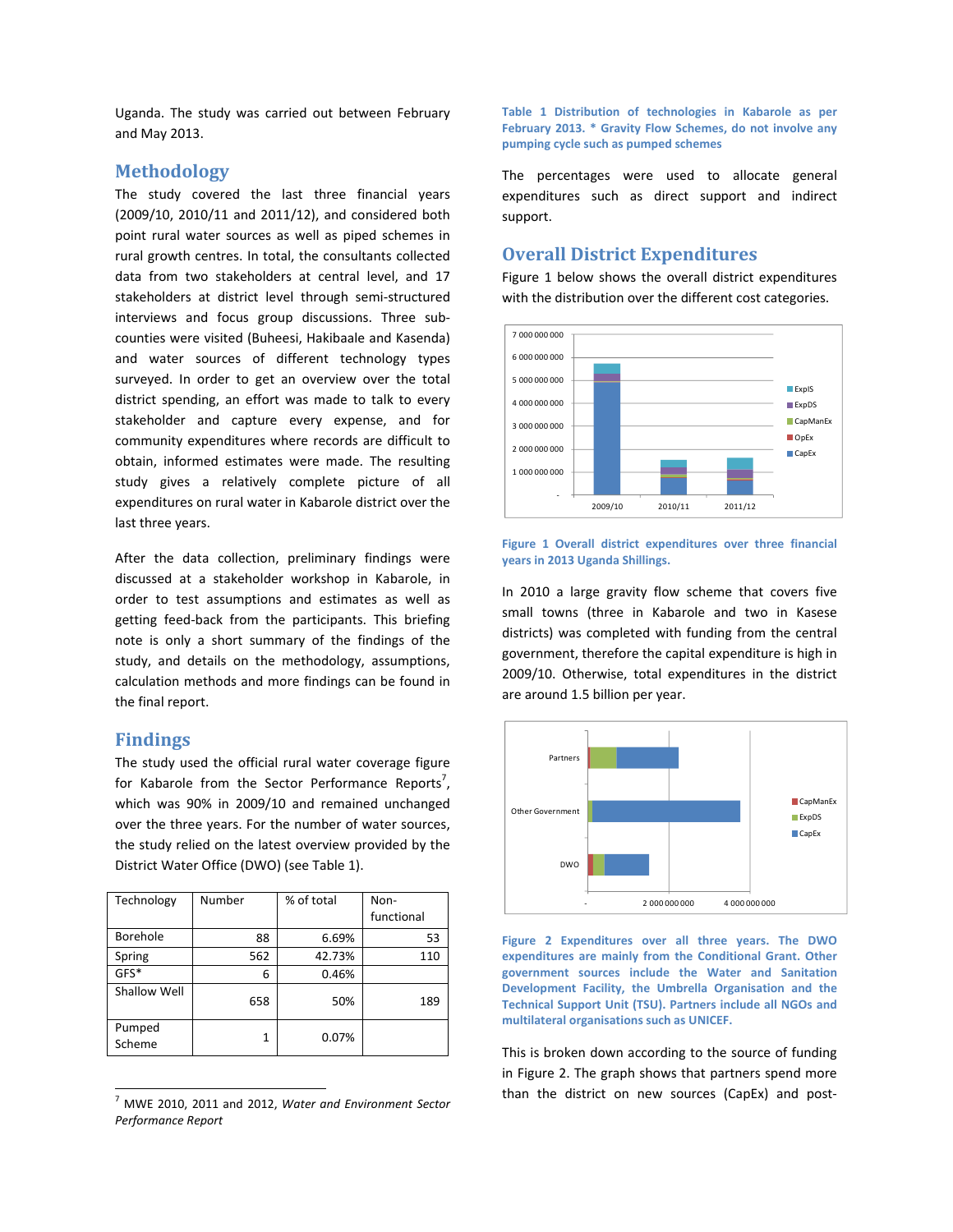construction software (ExpDS), whereas the district spends more on rehabilitation (CapManEx).

### **Investment Expenditures**

Point sources in Kabarole are either boreholes or shallow wells with handpumps (mostly Mark II/U2 or Nira) or protected springs. Most common are springs and shallow wells (see Table 1). Between 2009 and 2012, 20 new boreholes, 88 new springs and 155 new shallow wells were constructed, whereas 29 boreholes, 66 springs and 74 shallow wells were rehabilitated.



**Figure 3 Average investment expenditures per source.**

Figure 3 shows that the average expenditure per borehole was about 20 million, springs were about 2.5 million and wells about 6 million. These sums include software costs of establishing and giving initial training to the water committees, technical supervision and initial water quality testing. The study captured detailed information on each technology. Maximum and minimum averages per source were calculated and direct and indirect support costs were allocated to the different technologies using the percentages in Table 1 where detailed information did not exist. For example, the minimum average cost for a shallow well (software and hardware) was approximately 6 million, while the maximum was over 9 million. Software costs for the initial installation ranged between 1.2 million and 2.6 million for a shallow well. The average cost per source for the rehabilitation of a shallow well was 1.6 million. The study calculated that, if all non-functional sources (see Table 1) were to be rehabilitated, using the average rehabilitation cost per technology, it would cost the district approximately 530 million Uganda shillings. As a comparison, the entire conditional grant for 2012/13 is 465 million, out of which 70% should be used on new sources. In total, approximately 66 million was spent per year on major repairs and rehabilitation over the three‐year period, and sources are

continuously breaking down. Although not all sources are viable to rehabilitate; some are abandoned or replaced by new ones, the backlog in large repairs is still a pressing problem for the district water office. One of the participants in the workshop noted as a concluding remark that this shows clearly that the district needs more for rehabilitation than for new sources at the moment.

#### **Recurrent costs**

Recurrent costs consist of all expenditures related to a source over its lifetime except the initial investment. Recurrent costs include operations costs (often covered by the community), larger repairs and rehabilitations, support costs at local level and support costs at central level. They are normally expressed per year, and the major repairs (CapManEx) are distributed over the years with the assumptions that a major repair takes place every five years for a point source and every three years for a piped scheme. The relatively short period for piped schemes is based on historic data from Kabarole, where schemes often suffer damages due to heavy rains and landslides in the mountains where the source captures are normally located.





**Figure 4 and Figure 5: Average recurrent expenditures per source per year for point sources (Figure 4) and piped schemes (Figure 5).**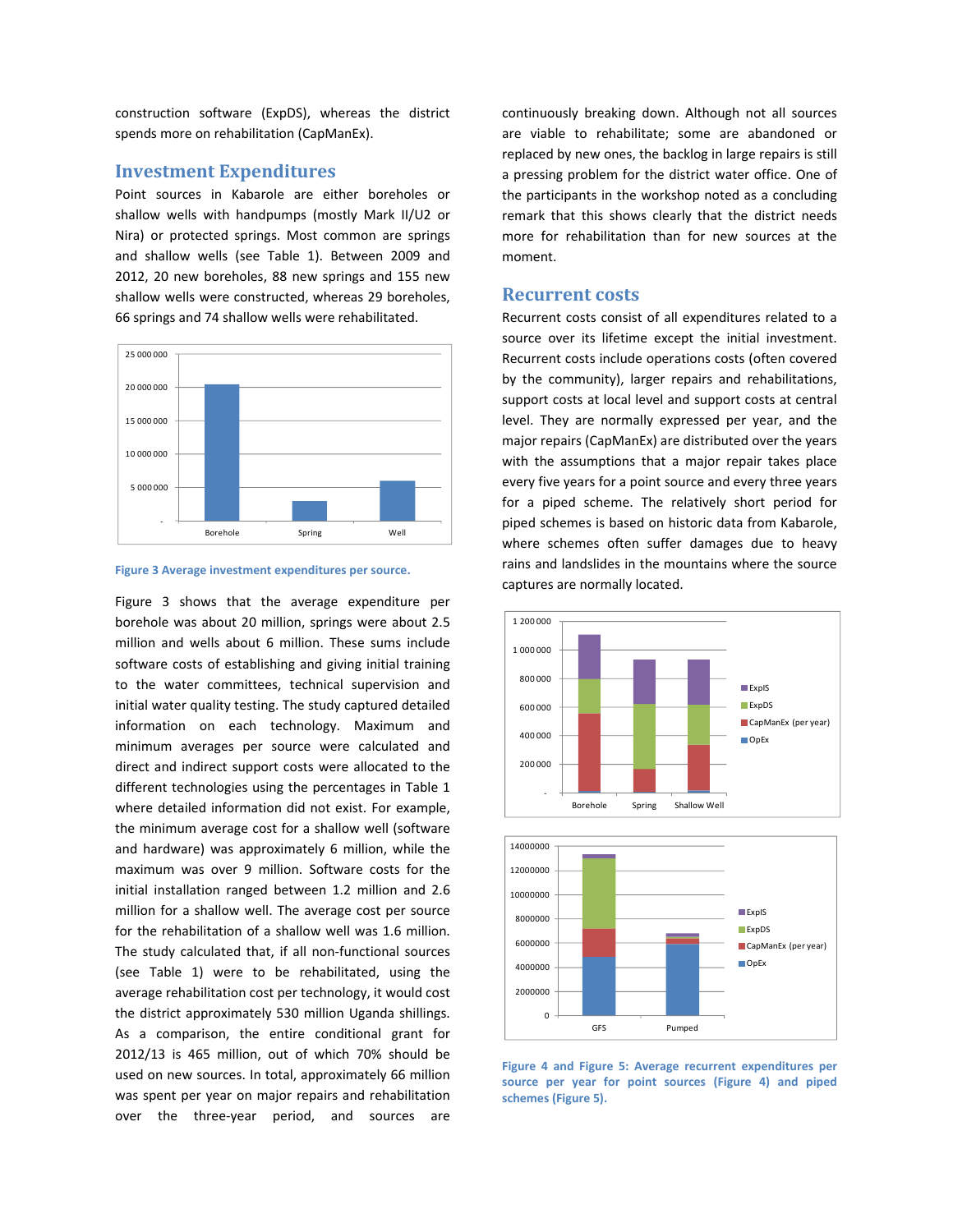The graphs above express what is currently spent in Kabarole per year on the different technologies. They show that approximately 900,000 shillings in spent on average on every spring and shallow well, and slightly more on a borehole due to higher rehabilitation costs once it is due. The higher expenditure on direct support for springs is due to the fact that there are many NGOs active in Kabarole that conduct post-construction activities in areas where there are predominantly springs and some shallow wells. Figure 5 depicts the same as Figure 4, but for piped schemes. It shows that although operations expenses are higher for the pumped scheme, which is due to the need for fuel, they are still relatively high for GFS (about 5 million per scheme per year on average). CapManEx is high on GFS due to the reasons mentioned above with frequent major problems at the source. The increased direct support costs for GFS is due to the fact that the only pumped scheme in Kabarole is not yet a member of the Umbrella organisation, which primarily carries out post‐ construction support for piped schemes.



#### **Figure 6 Recurrent expenditures per capita per year**

Figure 6 shows recurrent expenditures per capita. For the calculations, the standard populations used by the Ministry of Water and Environment  $(MWE)^8$  were used. Not surprisingly, piped schemes are significantly cheaper per person than point sources, merely because of the large number of people they supply. It is however generally accepted that whereas piped schemes are high in demand, they are not suited for all areas, especially areas with low population density.

## **Life‐Cycle Costs**

Recurrent costs per capita per year are useful when calculating the life‐cycle costs of different technologies. Figure 7 shows that, every time a borehole is

constructed, it will require another 10 million over its life‐cycle at current expenditure levels, when the life‐ cycle is estimated to be 10 years.



**Figure 7 Investment expenditure compared to the total cost for the life cycle of the technology.**

This equals approximately 3.1 million per year over 10 years if the investment is included, or 1054 Uganda shillings per Water-Person-Year<sup>9</sup>. If the lifespan is extended to 20 years, it only comes to 402 Uganda shillings per Water‐Person‐Year.

## **Service Levels**

When analysing expenditures it is important to compare with the service levels provided at these costs. For example, a piped scheme might cost more in operations but at the same time, it provides a higher level of service. Triple‐S conducted a study based on household surveys to map service levels in Kabarole district, and found that 97% of the households surveyed were provided with services below "fair"<sup>10</sup>. Fair service levels are considered the benchmark based on national guidelines, and provides "Good quality water supply of at least 20 lppd $^{11}$  within a distance of 1 km from a water source that is reliable 95% of the time" $12$ . However, this study covered more districts andonly included two sub‐ counties in Kabarole and none of the rural growth centres. It was not within the scope of the cost analysis study to collect detailed service level information, but stakeholders and water users at the sources were asked. It was found that whereas most stakeholders at

<sup>8</sup> MWE 2010, *Op.cit.*

<sup>&</sup>lt;sup>9</sup>Water-person-years are costs per capita per year for a water service delivered. See Koestler et al (2010) *Improving sustainability using incentives for operation and maintenance; the concept of water‐person‐years,* Waterlines 10Triple‐<sup>S</sup> (forthcoming) *Performance Analysis of Service*

*Delivery Models (SDMs) in Uganda* 11Litres per person per day <sup>12</sup> Triple‐S, *Op.cit.*